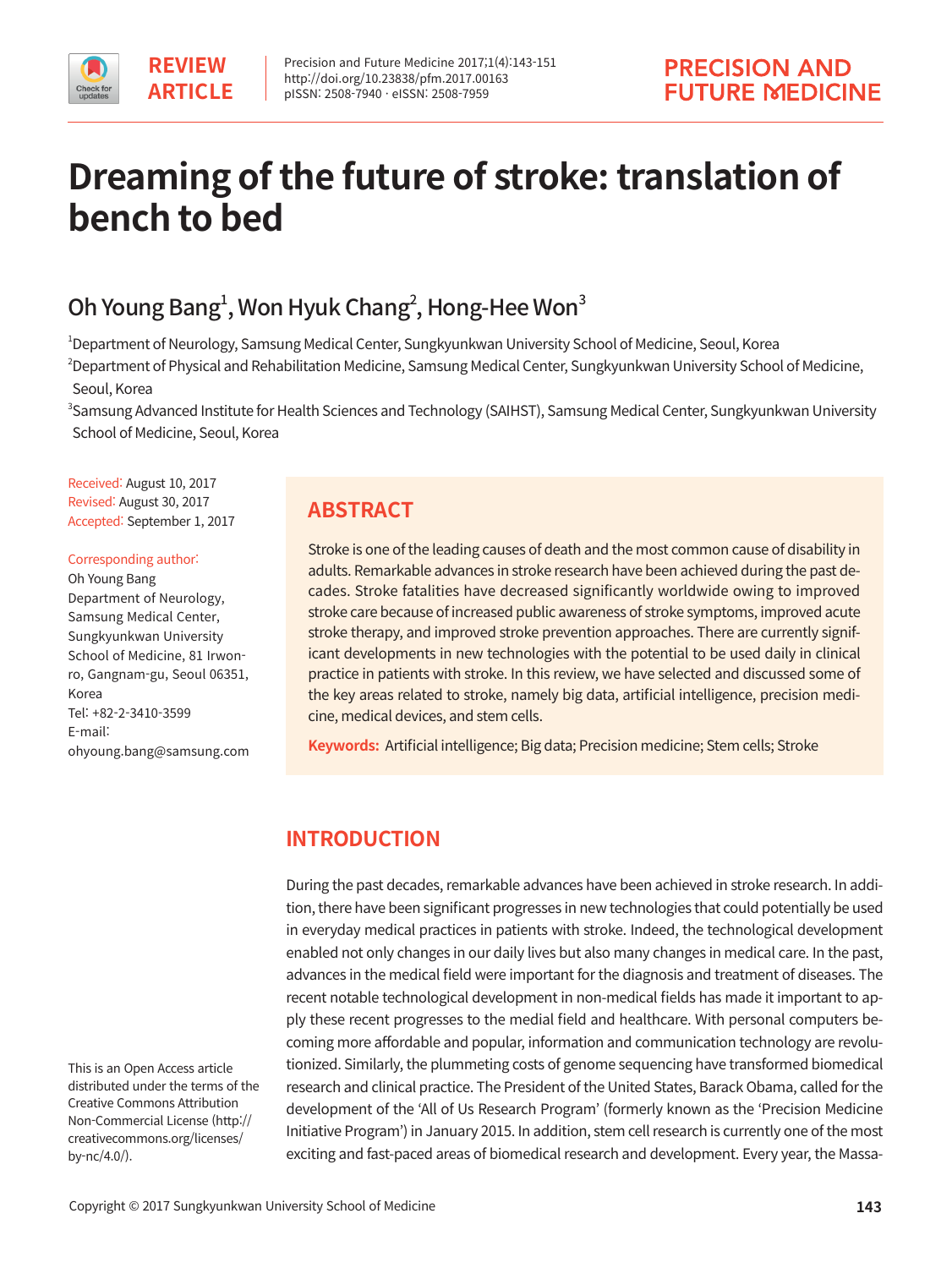Future medicine in stroke

chusetts Institute of Technology and other leading institutions select 10 to 20 areas of future medicine. In this review, we have selected and discussed some of the key areas in stroke research.

# **SEARCH STRATEGIES AND SELECTION CRITERIA**

We searched PubMed to identify research articles in English published till June 2017. The following search terms were used: "stroke," "cerebral infarction," "future medicine," "precision medicine," "artificial intelligence," "big data," and "stem cells." Additionally, we searched the references of selected relevant articles and reviews. The final reference list was generated on the basis of originality and relevance to the review's topic. Because of space limitations, individual technologies were not discussed in detail.

# **HISTORY OF MAJOR DISCOVERIES IN STROKE RESEARCH**

To date, there have been several remarkable new developments in stroke research (Fig. 1). With advances in neuroimaging and other diagnostic techniques, the diagnosis of stroke, etiological evaluations and quantitation of the ischemic zone have improved significantly [1,2]. Several new medications, surgical techniques, and other interventions were introduced and proved their efficacy in managing stroke. Furthermore, there has been a notable decline in the stroke incidence worldwide owing to the advancements in the control of traditional stroke risk factors, and to the improved identification of non-traditional risk factors of stroke [3].

The historical advances in the stroke field comprise previous efforts to segment patients with stroke. There is no 'one-sizefits-all' treatment option for patients with stroke. A precise classification of stroke is important because its etiological mechanisms are far more diverse than those of other diseases such as coronary heart diseases. In addition, the individual characterization of patients with stroke is primordial in managing the disease because the mechanisms of ischemic brain death and the ischemic zone vary greatly among patients. Indeed, the treatment of choice and the response to stroke therapies may be greatly influenced by such factors. The selection of optimal candidate patients has been considered in every strategy of stroke treatment, such as a time window of 3 to 4.5 hours for intravenous thrombolysis with tissue plasminogen activator [4,5], the presence of large vessel occlusion but small core with good collaterals for endovascular therapy [6-10], the degree of stenosis and instability of plaque for carotid revascularization [11,12], aggressiveness of antiplatelet



Efforts for precision of stroke patients Major discoveries in history

1860s 1890s 1920s 1950s 1970s1980s1990s 2000s 2010 2015 Present

Fig. 1. History of major discoveries in the diagnosis and management of stroke. IVT, intravenous thrombolysis; EVT, endovascular therapy; HCT, hemicraniectomy. <sup>a)</sup>The Nobel prize awarded.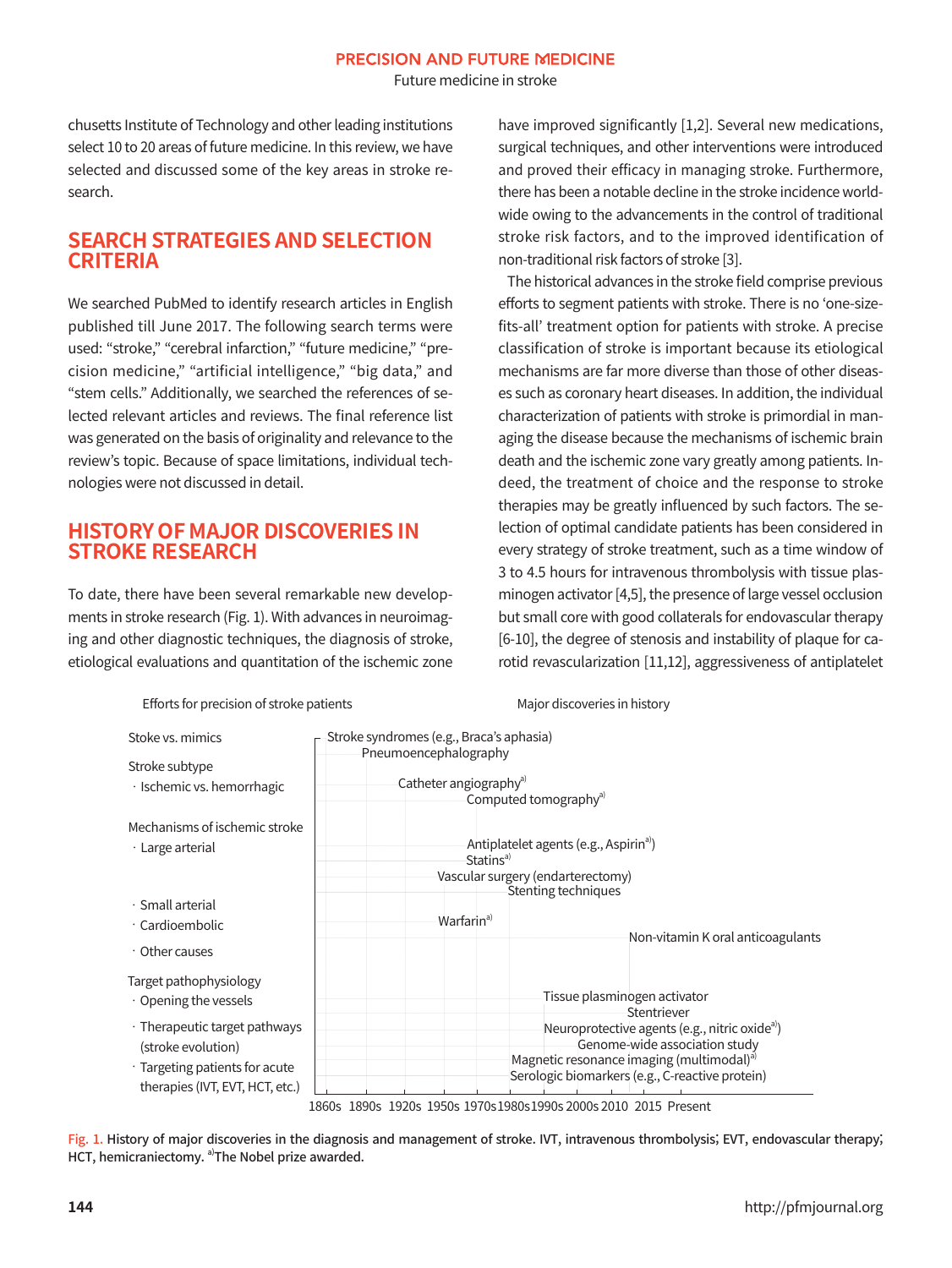Oh Young Bang, et al.

agents and statins for non-cardioembolic stroke [13-15], and risk schemes for the use of oral anticoagulants to prevent cardioembolic stroke (e.g., CHA2DS2-VASc score).

# **RECENT ADVANCES IN FUTURE MEDI-CINE IN THE STROKE FIELD**

In this review, we selected five key emerging areas as the future stroke medicine, namely big data, precision medicine, artificial intelligence, medical devices, and stem cells. Indeed, these areas have recently gained increasing focus and have being extensively studied and applied in clinical management of stroke. Although reflecting different entities, these areas are not independent of each other because when one of those develops, the other areas merge and evolve synergistically (Fig. 2).

These key focus areas of future medicine are particularly helpful in the field of stroke, probably owing to the following characteristics of stroke compared to other medical illnesses. First, patients with stroke exhibit various clinical phenotypes and prognosis, making the diagnosis and clinical prediction difficult (heterogeneity). Second, stroke is associated with various risk factors, both genetic and environmental, which should be considered in stroke prevention (multifactorial). Third, the pathophysiology and outcome of stroke are very complex; thereby, necessitating integrative analysis of various causative and surrogate biomarkers, i.e., molecular and imaging studies (multi-level data). Fourth, in the treatment process, the communication between health service providers and patients is more important than unilateral education (bilateral communication). Fifth, stroke is a very common disease, public health plays an important role in the prevention and management of stroke, and related patient information is being accumulated at a large scale (publicity). Finally, for patients with severe neurological deficits, novel therapeutic strategies are needed (intractability).

#### Big data

Evidence from randomized controlled trials (RCTs) forms the basis for national and international guidelines for the management of patients with stroke. However, abundant and strict enrollment criteria may limit the validity and applicability of the results of RCTs to clinical practice. Recent studies of antiplatelet therapy for non-cardioembolic stroke, non-vitamin K oral anticoagulants for non-valvular atrial fibrillation, and surgical treatment for intracranial hemorrhage showed that patients with stroke enrolled in RCTs are only partially representative of patients in clinical practice [16-18]. Big data can be useful for confirming the results of RCTs in the real world. For example, the blood pressure target supported by the results of a recent RCT (Systolic Blood Pressure Intervention Trial [SPRINT], systolic blood pressure < 120 mm Hg) [19] is substantially lower than that recommended in the 2014 hypertension guidelines developed by the panel appointed to the 8th Joint Committee (150/90 mm Hg for patients  $\geq$  60 years and 140/90 mm Hg for younger patients or patients with diabetes or chronic kidney disease) [20]. A big data approach using a nationally representative sample in



Big data approach replacing large clinical trials

Fig. 2. Five key areas of future medicine and related research field in stroke. AI, artificial intelligence; 3D, three-dimensional.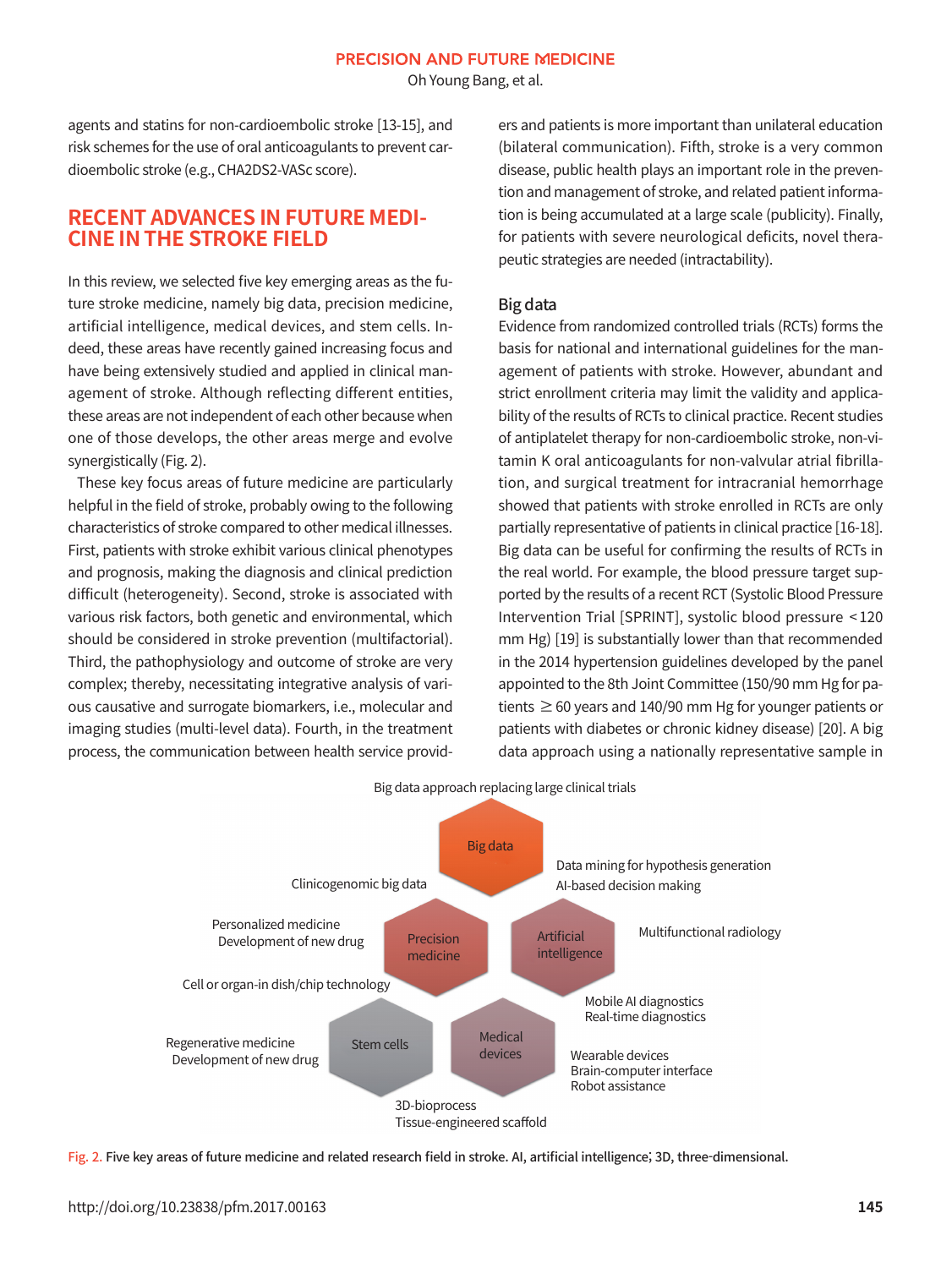Future medicine in stroke

Korea showed that the proportion of adults with hypertension satisfying the respective goals would decrease from 70.8% under the 2014 guidelines to 11.9% under the SPRINT criteria. Furthermore, the 10-year predicted risk of cardiovascular events differed significantly as well, and corresponded to 6.15% in patients who met the SPRINT goals and 7.65% in those who met the 2014 recommendation goals [21]. In addition, the application of existing big data, such as national health insurance data, can answer new questions in stroke research, such as those related to vascular dementia research [22]. However, it should be noted that bigger data does not necessarily mean better data because it may have inherent limitations and biases. The value of big data will be guaranteed by appropriate and efficient analytical methods.

#### Artificial intelligence

Data mining, also called knowledge discovery process, is the computing process of discovering patterns in large datasets involving methods at the intersection of machine learning, statistics, and database systems. In addition to the knowledge and experience of clinicians and the results of imaging studies, the accuracy and efficiency of prediction, diagnosis/ classification, prognosis, and management of stroke can be improved by the application of data mining techniques [23- 26]. Li and colleagues [24] identified predictive risk factors for ischemic stroke/thromboembolism in atrial fibrillation by using integrated machine learning and data mining approaches. They showed that this approach can achieve a higher prediction performance than previous prediction models for atrial fibrillation (such as  $CHA<sub>2</sub>DS<sub>2</sub>-VASC$ ) [24]. Yoon and Gutierrez [26] showed that data mining is promising to discover new factors associated with post-stroke disability, such as exercise, employment and satisfaction of life. Data sets could be not only clinical data but also omics (i.e., genomics, transcriptomics, proteomics, and metabolomics) and neuroimaging data.

Understanding brain function is essential for predicting functional outcome, investigating recovery mechanisms, and promoting post-stroke functional recovery. So far, the function of the human brain has been explored from a network perspective with variable advanced neuroimaging techniques such as functional magnetic resonance image, transcranial magnetic stimulation, electroencephalography, magnetoencephalography, and near-infrared spectroscopy [27,28]. In this aspect, big data can be obtained in a relatively few patients with stroke with multimodal structural and functional neuroimaging technique. Kuceyeski et al. [29] reported that models of complex functions provided new insights into brain-behavior relationships through machine learning techniques with big data set of advanced neuroimaging techniques in 41 ischemic stroke patients. However, further studies with big data sets of functional neuroimaging from a larger number of patients with stroke are still needed for clinical application to patients with heterogeneity.

Machine learning is a subset of artificial intelligence. Machine learning techniques such as medical imaging, bioinformatics, and public health have recently been applied in healthcare. The application of artificial intelligence in stroke research is increasing, particularly in the prediction of stroke (e.g., risk factors [30] or fine particulate matter [PM2.5] [31]) and pervasive health monitoring using smart monitoring devices embedded in the living environment (e.g., real-time monitoring with smartphone for adherence of oral anticoagulants) [32]. Artificial intelligence can be particularly helpful in decision making in every step of endovascular therapy for acute ischemic stroke, including (1) clinical and imaging recognition of acute ischemic stroke in the ambulance or emergency room [33], and (2) outcome prediction after endovascular therapy [34]. In addition, pathological brain detection systems are being developed using magnetic resonance imaging and aim to assist neuroradiologists to make decisions in the management of neurologic diseases [35].

It was estimated that the amount of medical information available has been doubling every 5 years, and that only a small percentage of the knowledge that physicians use to make diagnosis and treatment decisions is evidence-based. In this context, artificial intelligence may assist physicians, including vascular neurologists, in everyday medical decision-making. The cognitive system IBM watson (IBM, Yorktown Heights, NY, USA) has the capacity to read 40 million documents in 15 seconds, and its efficacy in assisting oncologists in treating cancer patients is currently being tested.

#### Medical devices

Mobile medical devices were used to measure vital signs, heart rhythm, sleep pattern, and oxygen saturation, and to monitor the patients' behavior. Wearable devices that measure easily quantifiable data have been or are being developed to monitor in real time the patients' compliance to treatment or the status of risk-factor control. In patients with embolic stroke of unknown source, prolonged monitoring of the cardiac rhythm with implantable loop recorder or ambulatory electrocardiographic monitoring significantly improved the detection of atrial fibrillation, thereby enabling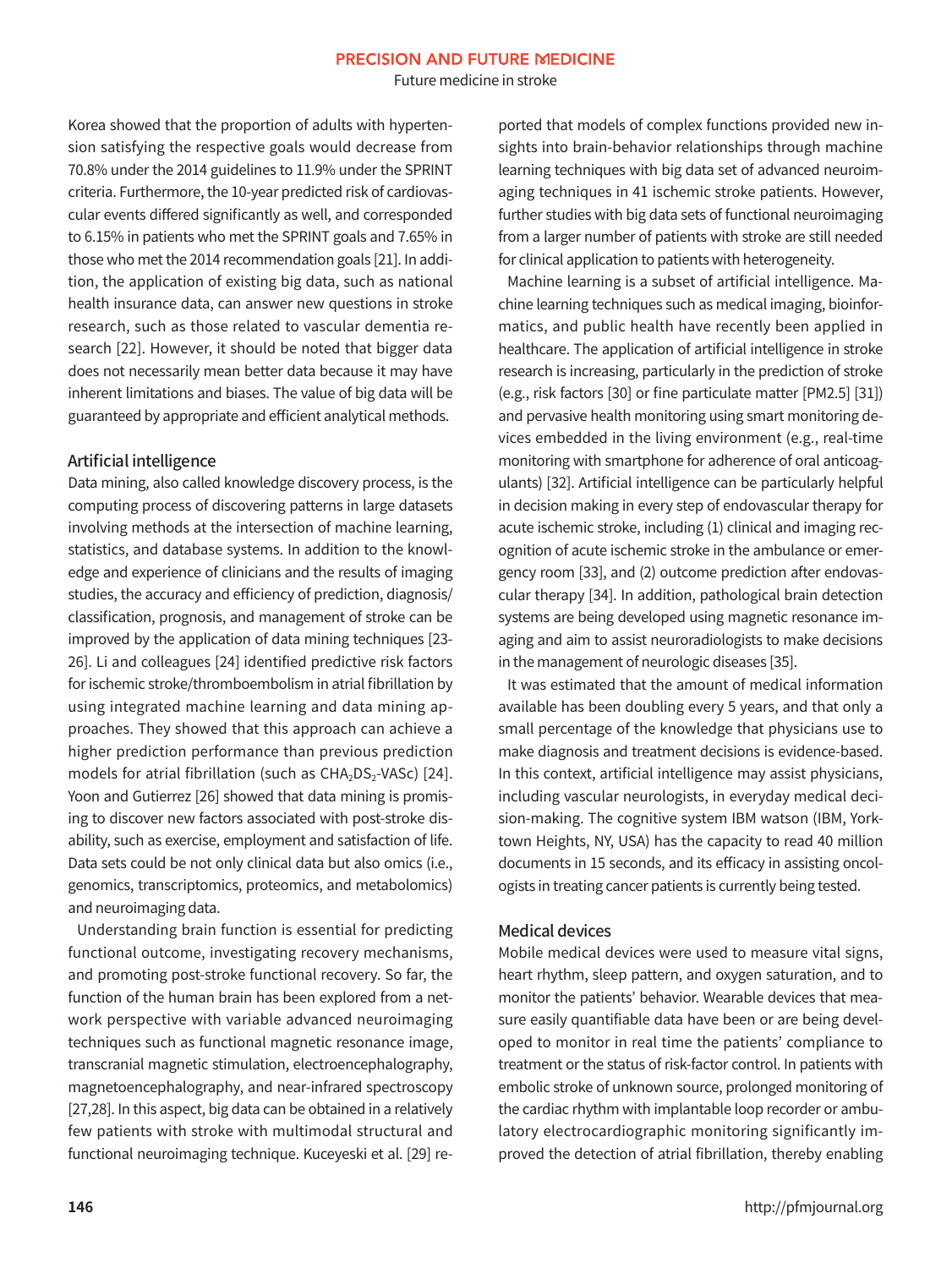Oh Young Bang, et al.

timely anticoagulation therapy [36,37]. In the near future, wearable sensors (i.e., skin or cloth-like structure) could replace such invasive and burdensome devices. Digital contact lens for measuring glucose levels from tears (patented by Google) could substitute blood sampling through venipuncture. Various data from the body fluid can be obtained and measured by point-of-care method and can be transferred to physicians.

Advancements in robotics and neuroscience can promote the improvement of functional impairment in patients with stroke through therapeutic assisting robots [38]. Therapeutic robot can improve the effects of stroke rehabilitation to provide more intensive, longer, and more repetitive tasks with more challenging and motivating components. In addition, the assisting robot can substitute the physical impairments in stroke patients by providing the mechanical power with a multi-sensor system [39,40].

Brain-computer interfaces (BCIs) can connect a human brain and an external device without the need for human sensory and motor system [41]. Because BCI can substitute physical impairments such as motor and language functions, it enables patients with stroke who exhibit motor impairments to control the electrical device, which could be a computer cursor and a wheelchair [42]. Furthermore, BCI has been applied for motor neuromodulation purposes to induce real-time feedback to patients with stroke and to reward consistent production of neural features concordant with the motor function [41,43].

The medical applications for three-dimensional (3D) printing are expanding rapidly and are expected to revolutionize the healthcare system [44]. A high level of design and manufacturing personalization of 3D printing can remedy the shortcomings of the current orthoses in patients with stroke [45]. Nevertheless, many trials with 3D printing are anticipated for patients with stroke.

#### Precision medicine

Precision medicine relies on biomarkers, and enables a better classification of patients with their disease risk, prognosis, and treatment response. Identification of causative genetic variants may provide new avenues for stroke prevention (pre-stroke) and new therapeutic targets (post-stroke).

Four types of genetic studies have been conducted in stroke research: (1) single-gene mutation for rare stroke syndromes such as cerebral autosomal dominant arteriopathy with subcortical infarcts and leukoencephalopathy (CADASIL); (2) genome-wide association studies (GWAS), which identified

common variants that are more frequent in patients with specific subtypes of stroke than in healthy individuals (case-control studies) or in responders for specific drugs than non-responders (pharmacogenomics); thus, providing GWAS-based genetic risk scores; (3) whole exome or genome DNA sequencing, which identified rare causal variants that may provide novel therapeutic targets and guidelines for stroke diagnosis and medication; and (4) other multi-omics studies (epigenome, transcriptome, proteome, metabolome, etc.), such as gene expression profiling to differentiate diverse stroke etiologies and clinical outcomes [46-50].

The scientific statement of the American Heart Association summarized four areas that have been translated into clinical practice, including cardiovascular disease risk prediction (still only modest evidence), pharmacogenomics (e.g., guide dosing of warfarin and clopidogrel), new drug development (e.g., proprotein convertase subtilisin/kexin type 9 [PCSK9] antagonists), and clinical actionability of genetic mutations (identifying individuals at risk) [51]. Genetic findings are particularly useful because they have recently been used to trigger drug development. A typical example is the monoclonal antibodies that inhibit PCSK9, which lowered the low density lipoprotein cholesterol and reduced the risk of stroke and cardiovascular events [52-54]. In addition, associations between genetic polymorphisms and functional outcomes have been reported in patients with stroke [55-59]. Brain-derived neurotrophic factor (BDNF) [55-57], apolipoprotein E [58], dopamine-related gene polymorphisms [59] have been proposed as genetic biomarkers to predict the functional outcomes in patients with stroke. In addition, the BDNF genotype is related to the different responses to non-invasive brain stimulation in patients with stroke [60]. Therefore, advancements in precision medicine could help design individual rehabilitation strategies for patients with stroke.

Notably, a recent, highly collaborative culture in genomic research has accelerated new discoveries in genomic studies worldwide [61]. In particular, the Global Alliance for Genomics and Health (http://genomicsandhealth.org), the 1000 Genomes Project (http://www.internationalgenome. org), ENCODE (ENCyclopedia Of DNA Elements, [https://](https://www.encodeproject.org)  [www.encodeproject.org\)](https://www.encodeproject.org) Project, the Cancer Genome Atlas (TCGA, https://cancergenome.nih.gov), and UK Biobank cohort (http://www.ukbiobank.ac.uk) are representative examples of such efforts. Recent noticeable effort has been made to aggregate 123,136 whole exomes and 15,496 whole genomes in a publicly open database (gnomAD, genome Aggregate Database, http://gnomad.broadinstitute.org) that can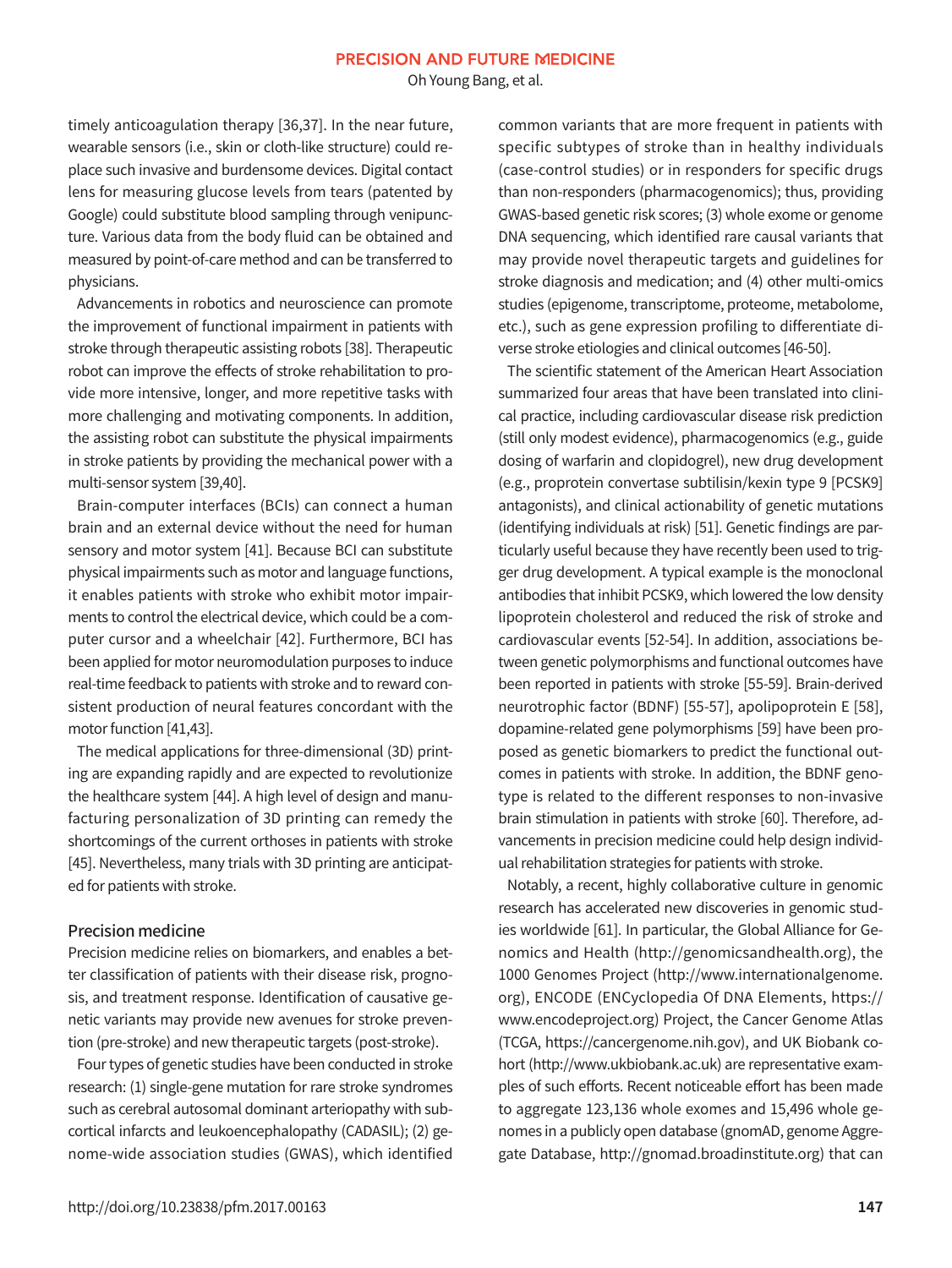Future medicine in stroke

be easily accessed to determine frequencies per population for variants of interest. The majority of such cohorts and databases offer public or controlled access to different levels (raw, pre-processed, analyzed, or summary statistics) of genomic and clinical data. Indeed, sharing and integrating large scale genome-phenome data will accelerate our understanding of the human complex diseases and the progress in human health.

#### Stem cells and regenerative medicine

Stem cell therapy is considered a potential regenerative strategy for patients with stroke who exhibit neurologic deficits. With the current advances in stem cell research and the understanding of their mechanisms of action, several clinical trials of stem cell therapy have been conducted in patients with stroke since 2005. These include studies using mesenchymal stem cells, bone marrow mononuclear cells, and neural stem/progenitor cells [62]. However, the results of these RCTs showed that adult stem cell therapy was safe but of modest efficacy; thereby, underscoring the need for new stem cell therapy strategies [63]. Several currently ongoing trials are examining the effects of allogeneic or manipulated stem cells in patients with stroke [64-66].

The primary hurdles for current stem cell therapies include the following: (1) the limited source of engraftable stem cells, (2) the presence of optimal time window for stem cell therapies, (3) the inherited limitation of the potential of adult stem cells, and (4) the possible transplanted cell-mediated adverse effects, such as tumor formation or stroke [63]. Several strategies have been revaluated in recent preclinical and clinical studies in order to overcome these hurdles, such as the off-the-shelf use of allogeneic stem cells to apply them at the acute phase of stroke, ex vivo manipulations of stem cells to enhance their efficacy, and cell-free paradigms using stem -cell derived extracellular vesicles/secretome.

The efficacy of stem cell therapy will be improved not only with the advances in the understanding of stem cell biology but also with the advances in techniques, such as biotechnology and bioengineering, to modulate the characteristics of stem cells. The 3D-bioprocess techniques are currently used for large-scale production of stem cells, while tissue-engineered scaffold could enhance stem cell survival [67,68].

## **CONCLUSION**

Stroke fatalities have decreased significantly worldwide owing to improved stroke care, including the public awareness of stroke symptoms and improvement in acute stroke therapy and in stroke prevention.

It is likely that application of future medicine, such as machine learning and precision medicine, will soon transform some sectors of the healthcare system. However, comparative studies on the effectiveness of these new techniques are not currently available, especially regarding the effects on health outcomes. The efficacy of these medical technologies has not yet been validated. More data are required to confirm the effects of application of precision and future medicine on the quality of health care. In addition, there is still a gap between bench and bed side. For future medicine to be applied on patients with stroke, clinicians need to be prepared to match the fast pace of technology developments. The Get with the Guidelines-Stroke registry, which evaluated 626,473 patients from 1,236 US hospitals, reported that electronic health records, which are an essential element in improving healthcare, were not associated with higher-quality care or better clinical outcomes in stroke [69]. Although there have been suggestions that machine learning incorporating multi-level data (genomics, omics, clinical, lifestyle, and environmental) will drive noticeable changes in health care within a few years, the introduction of machine learning technique in healthcare has not always been straightforward or without unintended and adverse effects [70]. There may be a problem in machine learning-based decision systems when no sufficient clinical context is represented. This is particularly important if physicians lose the awareness of the existence of clinical elements that are not included in the clinical record.

Nevertheless, the future favors the prepared mind.

# **CONFLICTS OF INTEREST**

No potential conflict of interest relevant to this article was reported.

### **ORCID**

Oh Young Bang https://orcid.org/0000-0002-7962-8751

### **REFERENCES**

- 1. Bang OY, Ovbiagele B, Kim JS. Evaluation of cryptogenic stroke with advanced diagnostic techniques. Stroke 2014;45:1186-94.
- 2. Albers GW, Thijs VN, Wechsler L, Kemp S, Schlaug G, Ska-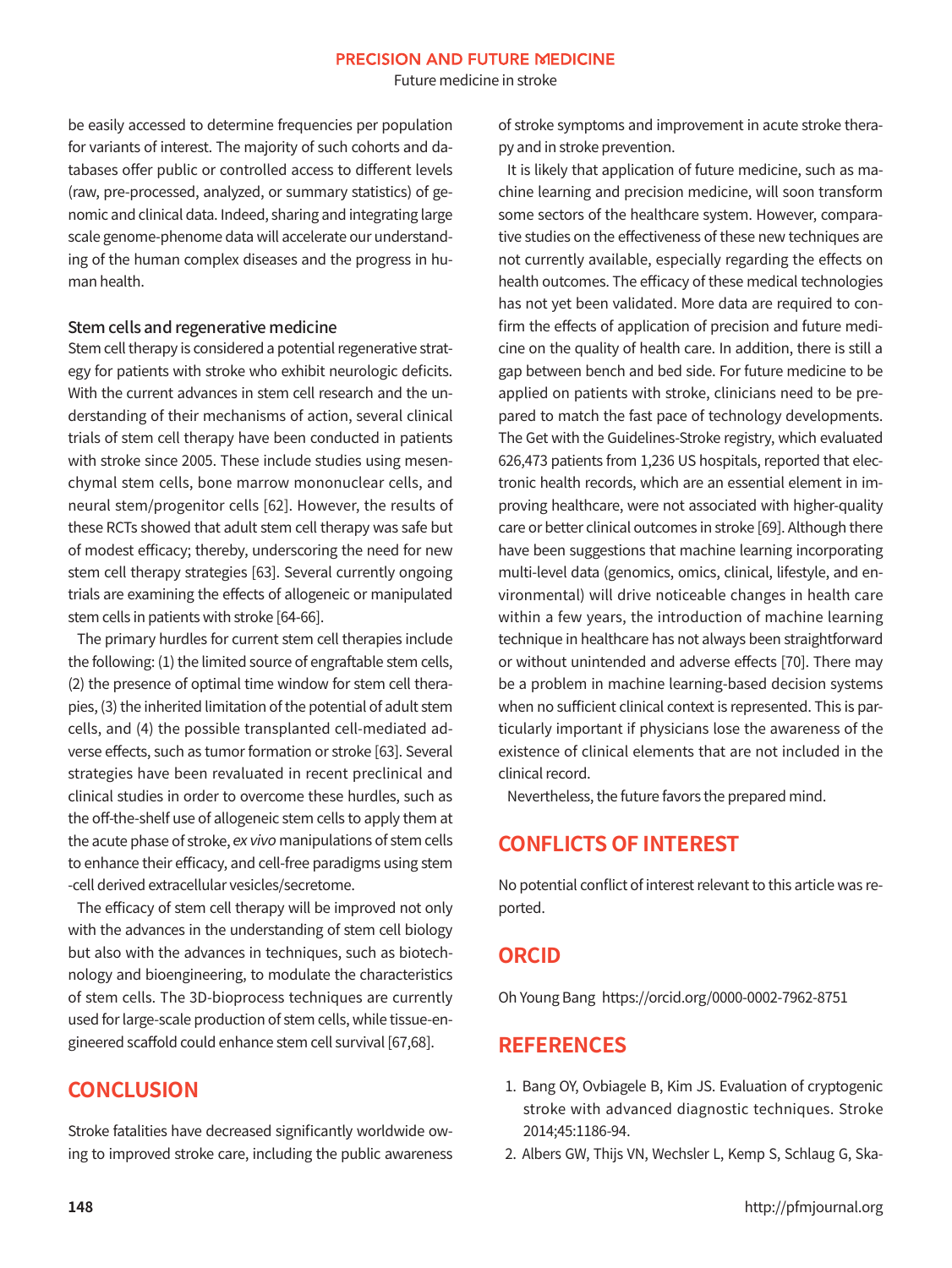Oh Young Bang, et al.

labrin E, et al. Magnetic resonance imaging profiles predict clinical response to early reperfusion: the diffusion and perfusion imaging evaluation for understanding stroke evolution (DEFUSE) study. Ann Neurol 2006;60:508-17.

- 3. Bang OY, Ovbiagele B, Kim JS. Nontraditional risk factors for ischemic stroke: an update. Stroke 2015;46:3571-8.
- 4. National Institute of Neurological Disorders and Stroke rt-PA Stroke Study Group. Tissue plasminogen activator for acute ischemic stroke. N Engl J Med 1995;333:1581-7.
- 5. Hacke W, Kaste M, Bluhmki E, Brozman M, Davalos A, Guidetti D, et al. Thrombolysis with alteplase 3 to 4.5 hours after acute ischemic stroke. N Engl J Med 2008;359:1317- 29.
- 6. Berkhemer OA, Fransen PS, Beumer D, van den Berg LA, Lingsma HF, Yoo AJ, et al. A randomized trial of intraarterial treatment for acute ischemic stroke. N Engl J Med 2015;372:11-20.
- 7. Goyal M, Demchuk AM, Menon BK, Eesa M, Rempel JL, Thornton J, et al. Randomized assessment of rapid endovascular treatment of ischemic stroke. N Engl J Med 2015;372:1019-30.
- 8. Campbell BC, Mitchell PJ, Kleinig TJ, Dewey HM, Churilov L, Yassi N, et al. Endovascular therapy for ischemic stroke with perfusion-imaging selection. N Engl J Med 2015;372: 1009-18.
- 9. Saver JL, Goyal M, Bonafe A, Diener HC, Levy EI, Pereira VM, et al. Stent-retriever thrombectomy after intravenous t-PA vs. t-PA alone in stroke. N Engl J Med 2015;372:2285- 95.
- 10. Jovin TG, Chamorro A, Cobo E, de Miquel MA, Molina CA, Rovira A, et al. Thrombectomy within 8 hours after symptom onset in ischemic stroke. N Engl J Med 2015;372: 2296-306.
- 11. Barnett HJ, Taylor DW, Eliasziw M, Fox AJ, Ferguson GG, Haynes RB, et al. Benefit of carotid endarterectomy in patients with symptomatic moderate or severe stenosis. North American Symptomatic Carotid Endarterectomy Trial Collaborators. N Engl J Med 1998;339:1415-25.
- 12. Brott TG, Hobson RW 2nd, Howard G, Roubin GS, Clark WM, Brooks W, et al. Stenting versus endarterectomy for treatment of carotid-artery stenosis. N Engl J Med 2010; 363:11-23.
- 13. Wang Y, Wang Y, Zhao X, Liu L, Wang D, Wang C, et al. Clopidogrel with aspirin in acute minor stroke or transient ischemic attack. N Engl J Med 2013;369:11-9.
- 14. SPS3 Investigators, Benavente OR, Hart RG, McClure LA, Szychowski JM, Coffey CS, et al. Effects of clopidogrel

added to aspirin in patients with recent lacunar stroke. N Engl J Med 2012;367:817-25.

- 15. Chimowitz MI, Lynn MJ, Derdeyn CP, Turan TN, Fiorella D, Lane BF, et al. Stenting versus aggressive medical therapy for intracranial arterial stenosis. N Engl J Med 2011; 365:993-1003.
- 16. Maasland L, van Oostenbrugge RJ, Franke CF, Scholte Op Reimer WJ, Koudstaal PJ, Dippel DW, et al. Patients enrolled in large randomized clinical trials of antiplatelet treatment for prevention after transient ischemic attack or ischemic stroke are not representative of patients in clinical practice: the Netherlands Stroke Survey. Stroke 2009;40:2662-8.
- 17. Yoon CH, Park YK, Kim SJ, Lee MJ, Ryoo S, Kim GM, et al. Eligibility and preference of new oral anticoagulants in patients with atrial fibrillation: comparison between patients with versus without stroke. Stroke 2014;45:2983-8.
- 18. Fonville AF, Samarasekera N, Hutchison A, Perry D, Roos YB, Al-Shahi Salman R. Eligibility for randomized trials of treatments specifically for intracerebral hemorrhage: community-based study. Stroke 2013;44:2729-34.
- 19. SPRINT Research Group, Wright JT Jr, Williamson JD, Whelton PK, Snyder JK, Sink KM, et al. A randomized trial of intensive versus standard blood-pressure control. N Engl J Med 2015;373:2103-16.
- 20. James PA, Oparil S, Carter BL, Cushman WC, Dennison-Himmelfarb C, Handler J, et al. 2014 Evidence-based guideline for the management of high blood pressure in adults: report from the panel members appointed to the Eighth Joint National Committee (JNC 8). JAMA 2014; 311:507-20.
- 21. Ko MJ, Jo AJ, Park CM, Kim HJ, Kim YJ, Park DW. Level of blood pressure control and cardiovascular events: SPRINT Criteria versus the 2014 Hypertension Recommendations. J Am Coll Cardiol 2016;67:2821-31.
- 22. Doubal FN, Ali M, Batty GD, Charidimou A, Eriksdotter M, Hofmann-Apitius M, et al. Big data and data repurposing: using existing data to answer new questions in vascular dementia research. BMC Neurol 2017;17:72.
- 23. Amini L, Azarpazhouh R, Farzadfar MT, Mousavi SA, Jazaieri F, Khorvash F, et al. Prediction and control of stroke by data mining. Int J Prev Med 2013;4(Suppl 2):S245-9.
- 24. Li X, Liu H, Du X, Zhang P, Hu G, Xie G, et al. Integrated machine learning approaches for predicting ischemic stroke and thromboembolism in atrial fibrillation. AMIA Annu Symp Proc 2017;2016:799-807.
- 25. Arslan AK, Colak C, Sarihan ME. Different medical data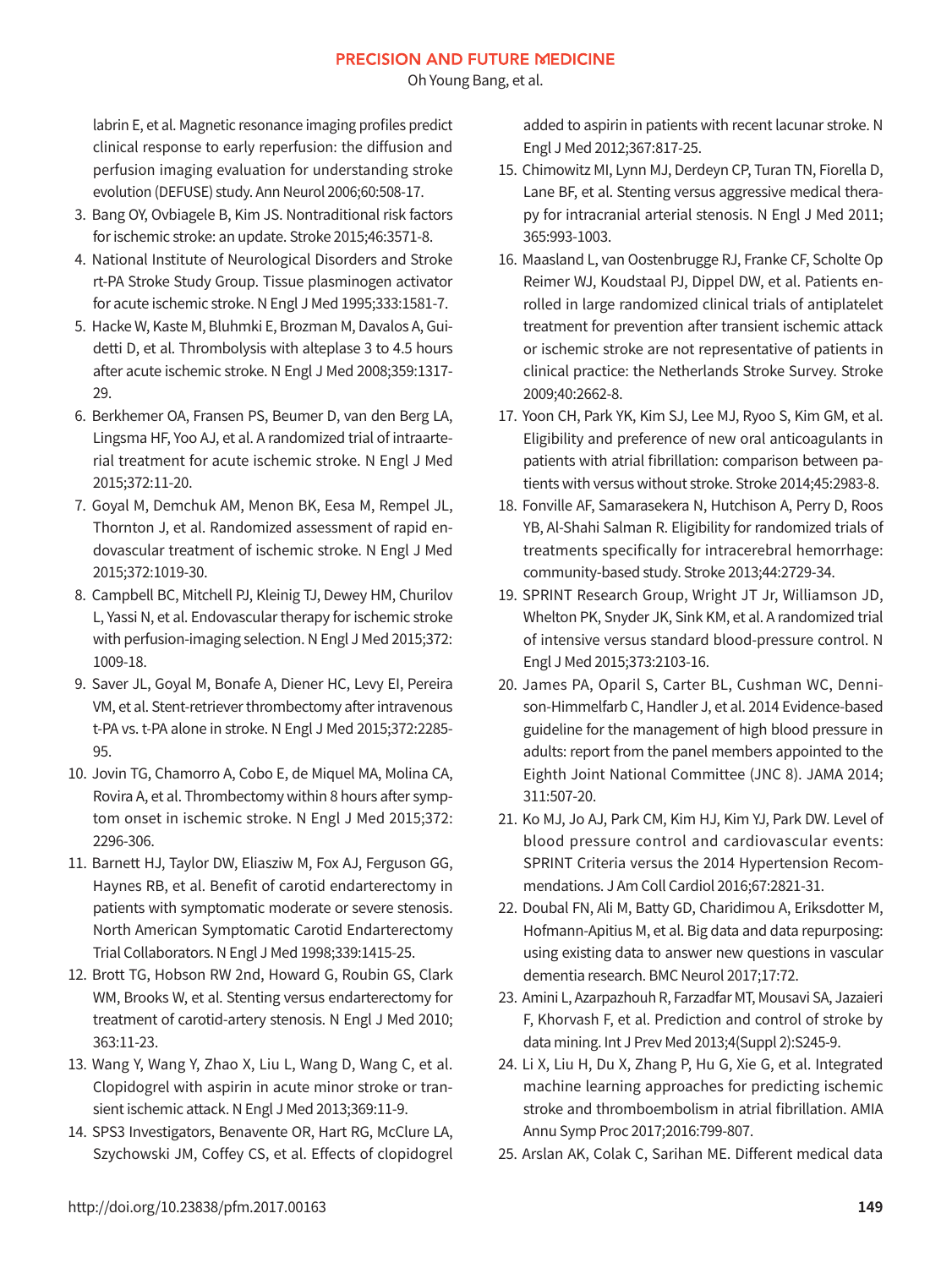Future medicine in stroke

mining approaches based prediction of ischemic stroke. Comput Methods Programs Biomed 2016;130:87-92.

- 26. Yoon S, Gutierrez J. Behavior correlates of post-stroke disability using data mining and infographics. Br J Med Med Res 2016;11:BJMMR.21601.
- 27. Sporns O. Structure and function of complex brain networks. Dialogues Clin Neurosci 2013;15:247-62.
- 28. Auriat AM, Neva JL, Peters S, Ferris JK, Boyd LA. A review of transcranial magnetic stimulation and multimodal neuroimaging to characterize post-stroke neuroplasticity. Front Neurol 2015;6:226.
- 29. Kuceyeski A, Navi BB, Kamel H, Relkin N, Villanueva M, Raj A, et al. Exploring the brain's structural connectome: a quantitative stroke lesion-dysfunction mapping study. Hum Brain Mapp 2015;36:2147-60.
- 30. Weng SF, Reps J, Kai J, Garibaldi JM, Qureshi N. Can machine-learning improve cardiovascular risk prediction using routine clinical data? PLoS One 2017;12:e0174944.
- 31. Ong BT, Sugiura K, Zettsu K. Dynamically pre-trained deep recurrent neural networks using environmental monitoring data for predicting PM(2.5). Neural Comput Appl 2016;27:1553-66.
- 32. Labovitz DL, Shafner L, Reyes Gil M, Virmani D, Hanina A. Using artificial intelligence to reduce the risk of nonadherence in patients on anticoagulation therapy. Stroke 2017;48:1416-9.
- 33. Abedi V, Goyal N, Tsivgoulis G, Hosseinichimeh N, Hontecillas R, Bassaganya-Riera J, et al. Novel screening tool for stroke using artificial neural network. Stroke 2017;48: 1678-81.
- 34. Asadi H, Dowling R, Yan B, Mitchell P. Machine learning for outcome prediction of acute ischemic stroke post intra-arterial therapy. PLoS One 2014;9:e88225.
- 35. Wang S, Zhang Y, Zhan T, Phillips P, Zhang Y, Liu G, et al. Pathological brain detection by artificial intelligence in magnetic resonance imaging scanning. Prog Electromagn Res 2016;156:105-33.
- 36. Gladstone DJ, Spring M, Dorian P, Panzov V, Thorpe KE, Hall J, et al. Atrial fibrillation in patients with cryptogenic stroke. N Engl J Med 2014;370:2467-77.
- 37. Sanna T, Diener HC, Passman RS, Di Lazzaro V, Bernstein RA, Morillo CA, et al. Cryptogenic stroke and underlying atrial fibrillation. N Engl J Med 2014;370:2478-86.
- 38. Chang WH, Kim YH. Robot-assisted therapy in stroke rehabilitation. J Stroke 2013;15:174-81.
- 39. Chen G, Chan CK, Guo Z, Yu H. A review of lower extremity assistive robotic exoskeletons in rehabilitation thera-

py. Crit Rev Biomed Eng 2013;41:343-63.

- 40. Awad LN, Bae J, O'Donnell K, De Rossi SMM, Hendron K, Sloot LH, et al. A soft robotic exosuit improves walking in patients after stroke. Sci Transl Med 2017;9:eaai9084.
- 41. Remsik A, Young B, Vermilyea R, Kiekhoefer L, Abrams J, Evander Elmore S, et al. A review of the progression and future implications of brain-computer interface therapies for restoration of distal upper extremity motor function after stroke. Expert Rev Med Devices 2016;13:445-54.
- 42. Shih JJ, Krusienski DJ, Wolpaw JR. Brain-computer interfaces in medicine. Mayo Clin Proc 2012;87:268-79.
- 43. Bundy DT, Souders L, Baranyai K, Leonard L, Schalk G, Coker R, et al. Contralesional brain-computer interface control of a powered exoskeleton for motor recovery in chronic stroke survivors. Stroke 2017;48:1908-15.
- 44. Tack P, Victor J, Gemmel P, Annemans L. 3D-printing techniques in a medical setting: a systematic literature review. Biomed Eng Online 2016;15:115.
- 45. Baronio G, Harran S, Signoroni A. A critical analysis of a hand orthosis reverse engineering and 3D printing process. Appl Bionics Biomech 2016;2016:8347478.
- 46. Ikram MA, Seshadri S, Bis JC, Fornage M, DeStefano AL, Aulchenko YS, et al. Genomewide association studies of stroke. N Engl J Med 2009;360:1718-28.
- 47. Khera AV, Emdin CA, Drake I, Natarajan P, Bick AG, Cook NR, et al. Genetic risk, adherence to a healthy lifestyle, and coronary disease. N Engl J Med 2016;375:2349-58.
- 48. Choi JC. Genetics of cerebral small vessel disease. J Stroke 2015;17:7-16.
- 49. Traylor M, Farrall M, Holliday EG, Sudlow C, Hopewell JC, Cheng YC, et al. Genetic risk factors for ischaemic stroke and its subtypes (the METASTROKE collaboration): a meta-analysis of genome-wide association studies. Lancet Neurol 2012;11:951-62.
- 50. Rostanski SK, Marshall RS. Precision medicine for ischemic stroke. JAMA Neurol 2016;73:773-4.
- 51. Fox CS, Hall JL, Arnett DK, Ashley EA, Delles C, Engler MB, et al. Future translational applications from the contemporary genomics era: a scientific statement from the American Heart Association. Circulation 2015;131:1715-36.
- 52. Cohen JC, Boerwinkle E, Mosley TH Jr, Hobbs HH. Sequence variations in PCSK9, low LDL, and protection against coronary heart disease. N Engl J Med 2006;354: 1264-72.
- 53. Stein EA, Mellis S, Yancopoulos GD, Stahl N, Logan D, Smith WB, et al. Effect of a monoclonal antibody to PCSK9 on LDL cholesterol. N Engl J Med 2012;366:1108-